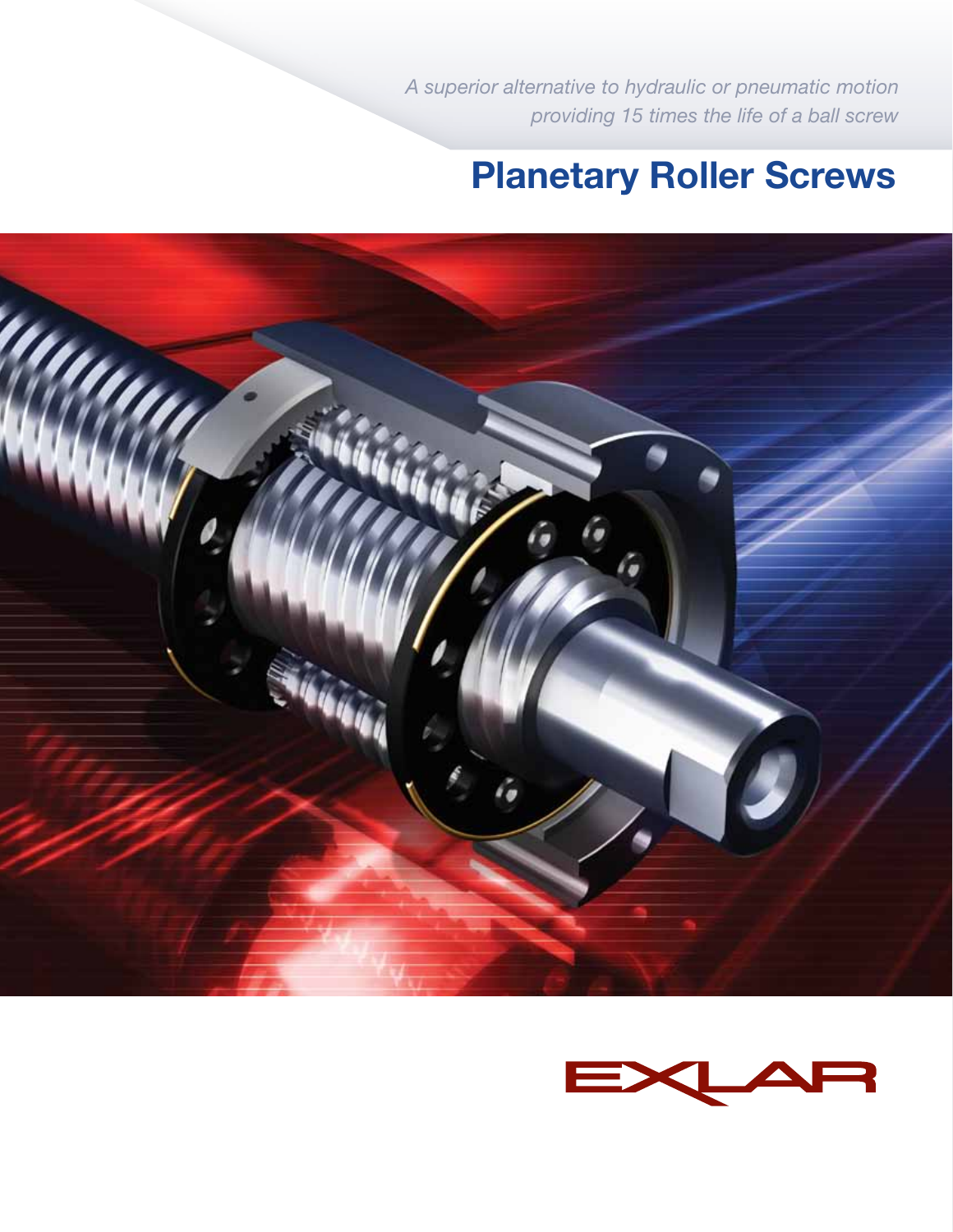## Exlar—Your Linear Motion Experts

*Exlar Corporation is committed to providing innovative solutions to motion control problems through the use of roller screw technology. We offer a complete line of roller screw products designed to work faster, longer, smoother and more reliably than other technologies providing linear motion.* 

## The Roller Screw Advantage

A roller screw is a mechanism for converting rotary torque into linear motion, in a similar manner as acme screws or ball screws. However, unlike acme or ball screws, roller screws are capable of carrying heavy loads for thousands of hours in the most arduous conditions. This makes roller screws the ideal choice for demanding, continuous-duty environments.

- Roller screw design provides high speeds, stiffness and shock load resistance
- Static Load ratings to hundreds of thousands of pounds
- Up to 15 times longer life than comparably sized ball screws ideally suited for continuous duty applications
- Roller screws can perform at rotational speeds above 5000 rpm
- Preloaded nut options for zero backlash
- Variety of flange designs
- Many other configurations are available to meet your application requirements

*Available in diameters from 8 to 80 mm, Exlar PRS Series roller screws provide solutions to a wide range of applications—from the most compact and precise to the largest and extremely high load requirements.* 

## Superior Alternative to Hydraulic or Pneumatic Motion

In applications where high loads are anticipated or faster cycling is desired, Exlar's roller screw actuators provide an attractive alternative to the hydraulic or pneumatic options. Electro-mechanical units using roller screws have major advantages. They do not require a complex support system of valves, pumps, filters and sensors. Thus, Exlar units take up much less space and deliver extremely long working lives with virtually no maintenance. Hydraulic fluid leaks are non-existent. Noise levels are reduced significantly. Additionally, the flexibility of computer programmed positioning can be very desirable in many applications.

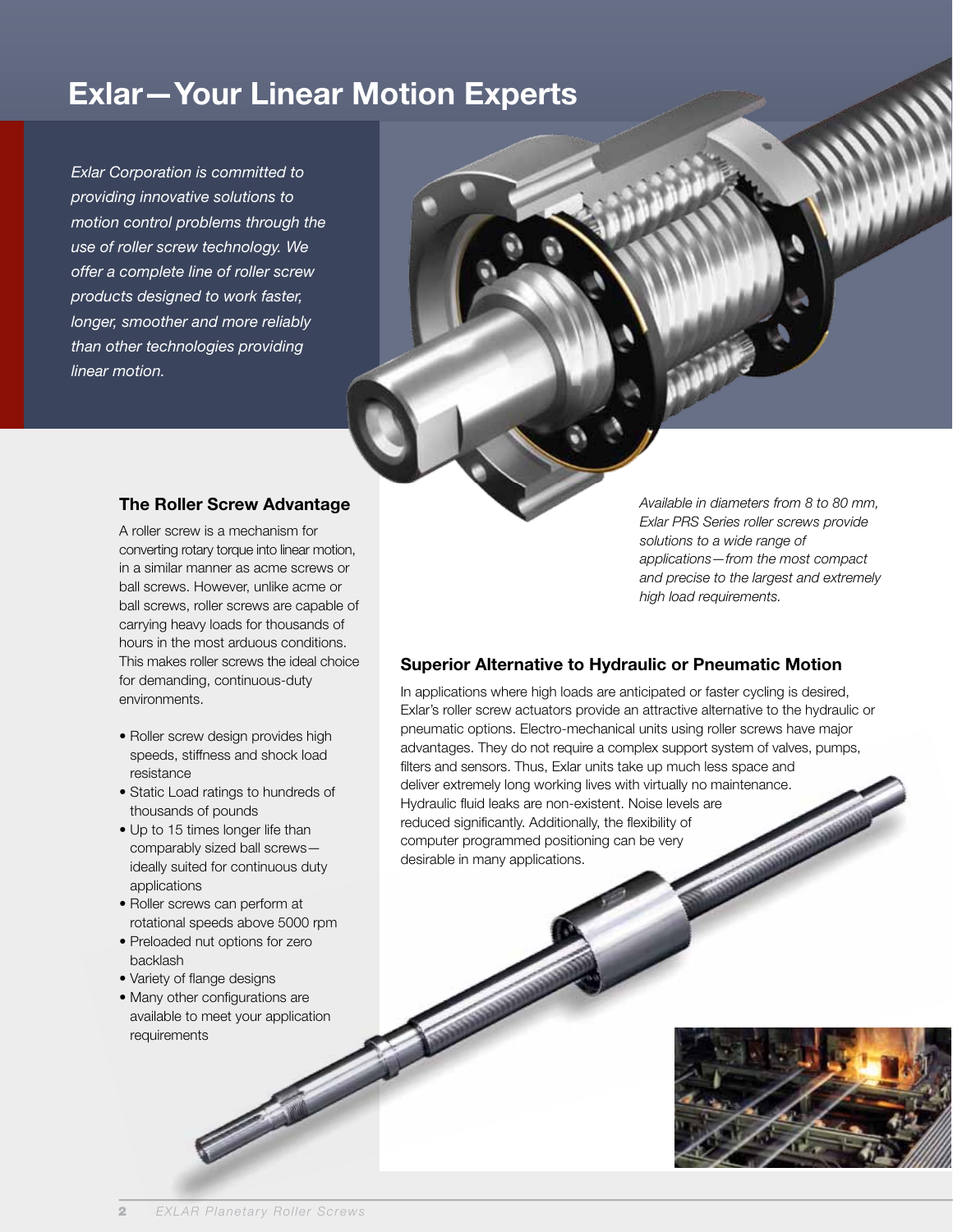## Planetary Roller Screws

## Unique Design

This robust roller screw design is composed of rollers that are manufactured with precisely the same thread angle as the nut. This construction is particularly well-suited to applications that require very high loads and high speeds. This is possible because Exlar's planetary roller screw designs provide many more contact points than possible on comparably sized ball screws. The result is higher stiffness, higher load capacity and 15 times the travel life of similarly sized ball screws. The diagram below shows the number of contact points in a ball screw compared to the number of contact points in a roller screw.



*Compare a similar size ball screw to Exlar's planetary roller screw design and see many more contact points on the roller screw. This results in higher load-carrying capacity and improved stiffness.*

## Typical Applications

Planetary roller screws are used in the most critical, demanding and precise applications requiring linear motion. Roller screws offer a perfect replacement for hydraulics because of the load and cycle capability. Examples of industries and applications for planetary roller screws include:

#### Medical Assembly

- Artificial Hearts
- Patient Positioning Tables
- Automated High-Force Syringes

### Machine Tool

- Presses
- Broaching
- Grinding
- Dressing
- Cutting

#### Plastics, Glass and Textile

- Mold Closing
- Toggle Drives
- Eject Axes
- Transfers
- Shifting

## Standard Features

- Available in two classes of screws (PRS, PRR)
- Non-recirculating rollers
- Available tolerance classes G5 (PRS) and G9 (PRR)
- Single nuts
- Three standard nut flanges
	- (no flange, end flange, center flange)

In addition to these standard features and sizes (see tables on pages 4-5), Exlar can design a custom roller screw specifically tailored to your application. Please contact Exlar's Engineering Department for more information.





## **Military**

- Weapons Positioning
- Door Control
- Artillery Handling

#### Assembly

- Riveting
- Fastening
- Joining
- Clamping
- Part Positioning
- Weld Guns

#### Food and Beverage

#### • Volumetric Filling

- Paletizing
- Cartoning
- Sealing



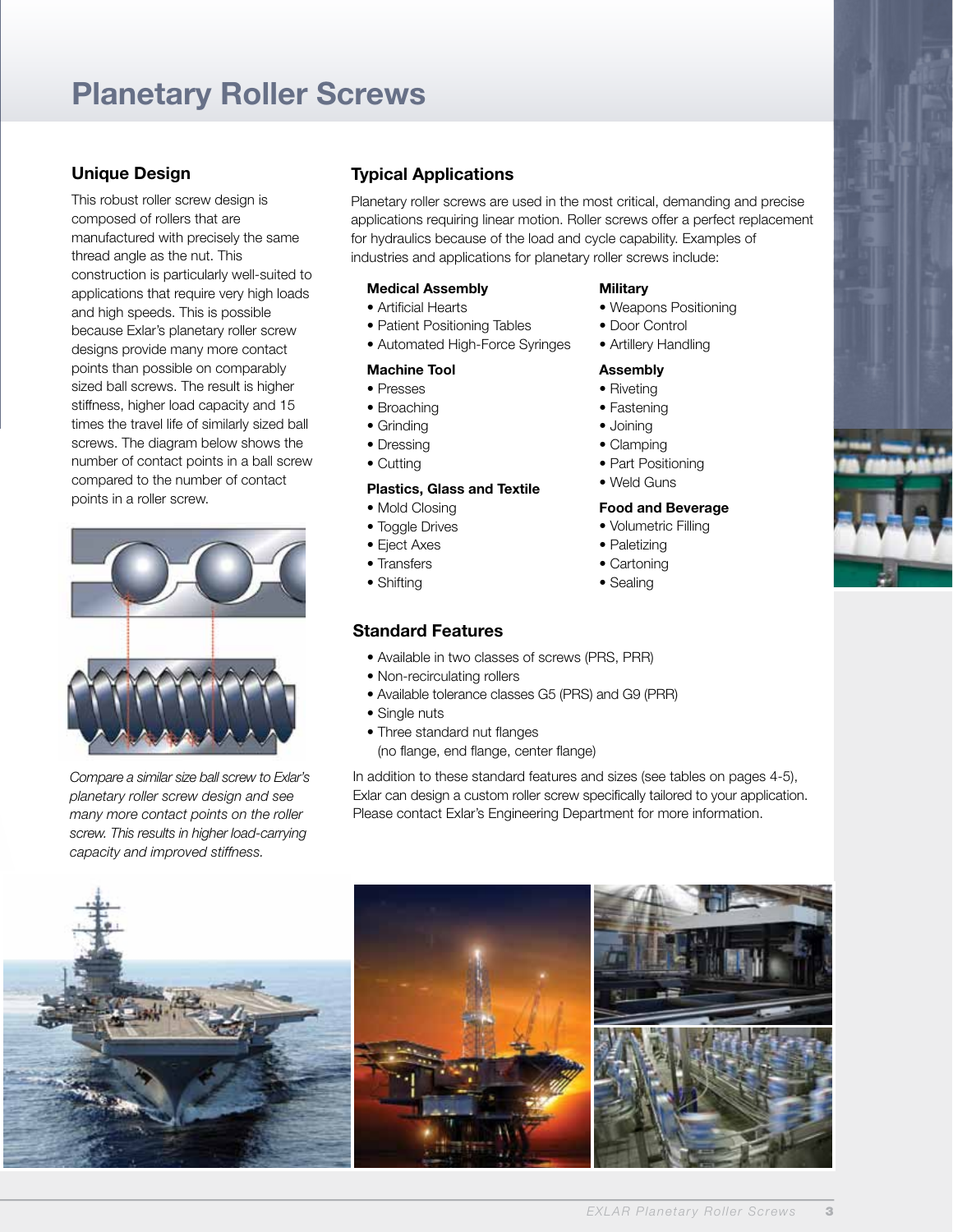## Lead Accuracy

Exlar roller screws are grouped in tolerance classes according to DIN 69051, part 3. These manufacturing tolerances are expressed as lead errors per distance of linear travel, as shown below.

| <b>Tolerance Class</b> | <b>Lead Accuracy</b>          |
|------------------------|-------------------------------|
| G5                     | 23 um/300 mm (0.00096 in/ft)  |
| G9                     | 200 µm/1000 mm (0.0024 in/ft) |

*Refer to DIN69051 for more details on lead accuracy.*

## Lubrication

Exlar roller screws can be used with either grease or oil lubrication.

## Grease Lubrication

Bearing greases of KP (DIN 51825, part 3) consistency factor of 2 should be used. Optional wipers can be installed on each end of the nut to protect it from contamination in dirty environments. Grease lubrication intervals depend on screw size and operating conditions. Exlar's Applications Engineering Department can provide grease lubrication recommendations for any application conditions.

## Oil Lubrication

If oil lubrication is desired, a high performance gear oil with an EP additive is recommended. The oil lubrication rate is dependent on the screw diameter, number of rollers, and the amount of heat dissipated; oil consumption will generally range from about 1 to 30 ml/hr.

Immersion oil lubrication can also be used. In this case, the oil level must be such that the bottom-most roller is fully submerged in oil.

## Backlash

Exlar single nut roller screws are ideal for applications where maximum life and minimal backlash are required. The single nuts have backlash limits of 0.01 - 0.03 mm (0004 - 0.001 inches).

## PRS Series Planetary Roller Screw Specifications

| <b>Screw</b><br>Diameter mm | Lead <sup>1</sup><br>mm (inch) | Dynamic Load Rating <sup>2</sup> Static Load Rating <sup>3</sup><br>kN (lbf) | kN (lbf)        | Lead<br><b>Accuracy</b> |
|-----------------------------|--------------------------------|------------------------------------------------------------------------------|-----------------|-------------------------|
| 8                           | 1.5(0.05)                      | 10 (2,248)                                                                   | 11.1 (2,495)    |                         |
| 12                          | 5(0.20)                        | 10.5 (2,360)                                                                 | 18.1 (4,069)    |                         |
|                             | 10 (0.39)                      | 6.2(1,394)                                                                   | 12.5 (2,810)    |                         |
|                             | 5(0.20)                        | 14.7 (3,300)                                                                 | 27.8 (6,250)    |                         |
| 15                          | 10 (0.39)                      | 12.9 (2,900)                                                                 | 24.4 (5,485)    |                         |
| 20                          | 5(0.20)                        | 37.1 (8,340)                                                                 | 64.0 (14,388)   |                         |
|                             | 10 (0.39)                      | 42.9 (9,644)                                                                 | 61.9 (13,916)   |                         |
| 27                          | 5(0.20)                        | 70.3 (15,804)                                                                | 116.4 (26,168)  |                         |
|                             | 10 (0.39)                      | 95.7 (21,514)                                                                | 117.4 (26,393)  |                         |
|                             | 5(0.20)                        | 90.7 (20,390)                                                                | 147.5 (33,159)  |                         |
| 30                          | 10 (0.39)                      | 88.1 (19,806)                                                                | 150.6 (33,856)  | G5                      |
|                             | 20 (0.79)                      | 106.7 (23,987)                                                               | 153.8 (34,575)  |                         |
| 48                          | 8(0.31)                        | 220.7 (49,615)                                                               | 442.7 (99,523)  |                         |
|                             | 15 (0.59)                      | 219.3 (49,301)                                                               | 415.7 (93,453)  |                         |
|                             | 6(0.24)                        | 257.7 (57,933)                                                               | 474.9 (106,761) |                         |
| 60                          | 12 (0.47)                      | 221.3 (49,750)                                                               | 510.8 (114,832) |                         |
|                             | 30(1.18)                       | 284.5 (63,958)                                                               | 530.5 (119,261) |                         |
| 64                          | 12 (0.47)                      | 264.7 (59,507)                                                               | 604.9 (135,987) |                         |
|                             | 6(0.24)                        | 399.8 (89,879)                                                               | 738.9 (116,111) |                         |
| 80                          | 12 (0.47)                      | 374.0 (84,079)                                                               | 968.5 (217,728) |                         |
|                             | 30(1.18)                       | 426.9 (95,970)                                                               | 954.6 (214,603) |                         |

#### PRR Series Planetary Roller Screw Specifications

| <b>Screw</b><br>Diameter mm | Lead <sup>1</sup><br>mm (inch) | Dynamic Load Rating <sup>2</sup> Static Load Rating <sup>3</sup><br>kN (lbf) | kN (lbf)      | Lead<br><b>Accuracy</b> |
|-----------------------------|--------------------------------|------------------------------------------------------------------------------|---------------|-------------------------|
| 12                          | 5(0.20)                        | 7.3 (1,641)                                                                  | 12.7 (2,855)  |                         |
|                             | 10 (0.39)                      | 8.3(1,865)                                                                   | 15.7 (3,529)  |                         |
| 15<br>20                    | 5(0.20)                        | 10.5 (2360)                                                                  | 19.5 (4,383)  |                         |
|                             | 10 (0.39)                      | 13.9 (3,125)                                                                 | 25.3 (5,688)  | G <sub>9</sub>          |
|                             | 5(0.20)                        | 25.9 (5,822)                                                                 | 44.8 (10,071) |                         |
|                             | 10 (0.39)                      | 20.0 (4,496)                                                                 | 43.3 (9.734)  |                         |
| 27                          | 5(0.20)                        | 49.2 (11,060)                                                                | 81.5 (18,321) |                         |
|                             | 10 (0.39)                      | 67.0 (15,062)                                                                | 82.2 (18,479) |                         |

<sup>1</sup> Other custom leads may be available. Consult Exlar Applications Engineering for details.

<sup>2</sup> Dynamic load rating is a constant used for life estimation and is not necessarily representative of the allowable loading of the screw.

<sup>3</sup> Static load rating is the maximum allowable load capacity of the nut under non-moving conditions. Recommended maximum application load of a screw is 0.25-0.33 of the static load rating.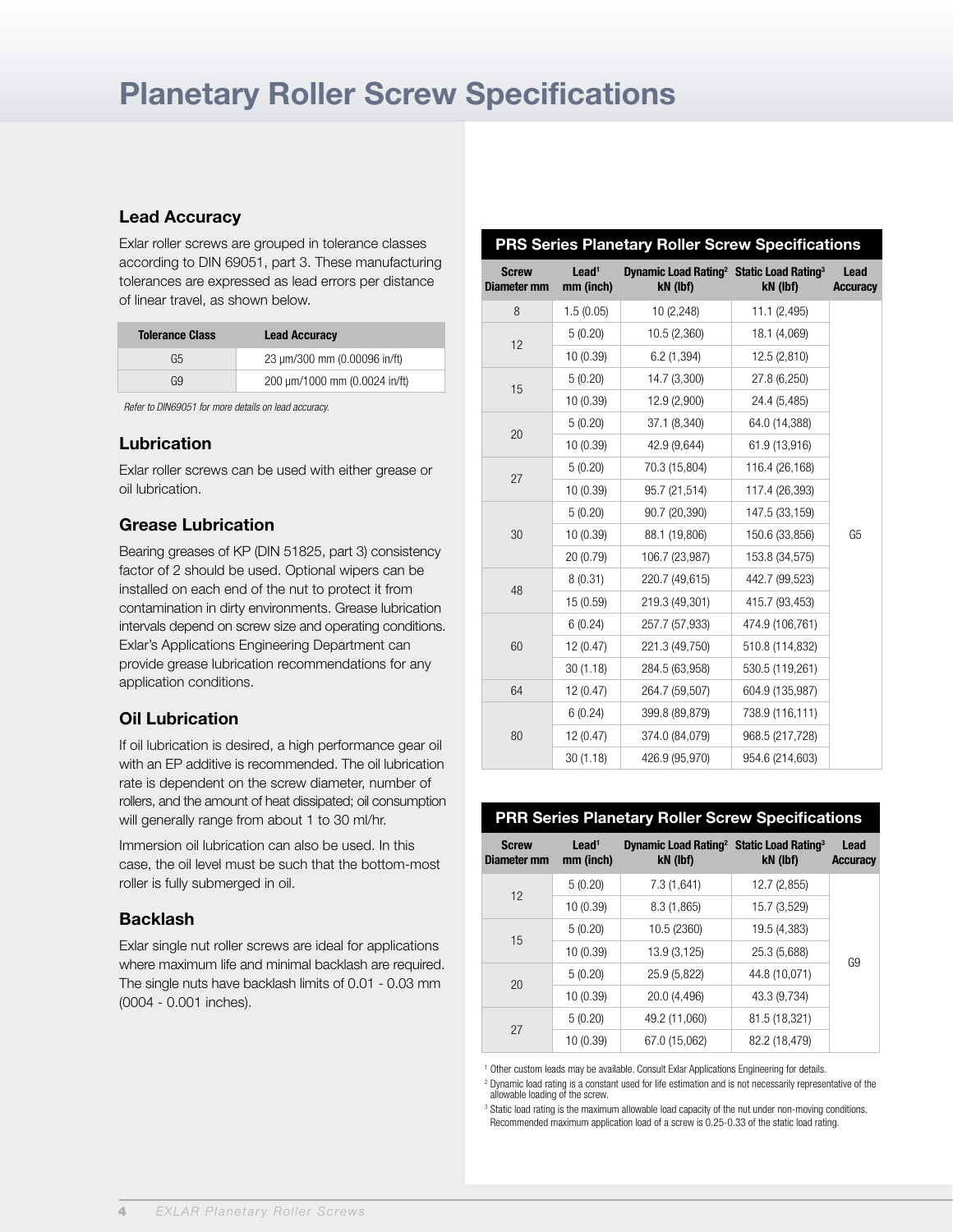## Nut Mating Types

Exlar roller screws are available in three types. Cylindrical (no flange) and end or central flange. Cylindrical nuts are designed to be captured in an abore, whereas flanged nuts are designed to attach to a mating flange on surface.



| <b>Dimensions</b> |      |       |       |                |                |                |                |                |                 |                 |      |       |                |                |    |     |
|-------------------|------|-------|-------|----------------|----------------|----------------|----------------|----------------|-----------------|-----------------|------|-------|----------------|----------------|----|-----|
| Dia/Lead mm       | do   | d1    | d2    | D <sub>1</sub> | D <sub>2</sub> | D <sub>5</sub> | D <sub>6</sub> | D <sub>7</sub> | L1 <sup>1</sup> | L1 <sup>2</sup> | L3   | L4    | L <sub>5</sub> | L <sub>6</sub> | L7 | L8  |
| 8 x 1.5           | 8    | 8.09  | 7.89  | 21             | 19             | 4.8            | 41             | 31             | 31              | 41              | 14   | 22.3  | 10             | 3              | 13 | 24  |
| $12 \times 5$     | 12   | 12.35 | 11.56 | 26             | 23             | 4.8            | 46             | 36             | 31              | 41              | 14   | 27.3  | 10             | 3              | 13 | 28  |
| 12 x 10           | 12   | 12.63 | 11.36 | 26             | 23             | 4.8            | 46             | 36             | 31              | 41              | 14   | 27.3  | 10             | 3              | 13 | 28  |
| $15 \times 5$     | 15   | 15.32 | 15.56 | 34             | 30             | 5.8            | 56             | 45             | 35              | 51              | 16.5 | 35.7  | 14             | 4              | 18 | 36  |
| 15 x 10           | 15   | 20.76 | 19.24 | 34             | 30             | 5.8            | 56             | 45             | 35              | 51              | 16.5 | 35.7  | 14             | 4              | 18 | 36  |
| 20x5              | 19.5 | 19.83 | 19.02 | 42             | 39             | 5.8            | 64             | 53             | 55              | 65              | 22.5 | 43.7  | 20             | $\overline{4}$ | 20 | 44  |
| 20 x 10           | 19.5 | 20.04 | 18.62 | 42             | 39             | 5.8            | 64             | 53             | 55              | 65              | 22.5 | 43.7  | 20             | 4              | 20 | 44  |
| 20 x 15           | 20   | 20.76 | 19.24 | 42             | 39             | 5.8            | 64             | 53             | 55              | 65              | 22.5 | 43.7  | 20             | 4              | 20 | 44  |
| 27x5              | 27   | 27.28 | 26.49 | 53             | 50             | $\overline{7}$ | 83             | 68             | 65              | 79              | 23.5 | 55.2  | 20             | 5              | 22 | 55  |
| 27 x 10           | 27   | 27.52 | 25.96 | 53             | 50             | $\overline{7}$ | 83             | 68             | 65              | 79              | 23.5 | 55.2  | 20             | 5              | 22 | 55  |
| 30 x 5            | 30   | 30.37 | 29.56 | 62             | 58             | 9              | 92             | 77             | 71              | 85              | 29   | 64.7  | 20             | 6              | 27 | 64  |
| 30 x 10           | 30   | 30.49 | 28.99 | 62             | 58             | 9              | 92             | 77             | 71              | 85              | 29   | 64.7  | 20             | 6              | 27 | 64  |
| 30 x 20           | 30   | 30.49 | 28.99 | 62             | 58             | 9              | 92             | 77             | 71              | 85              | 29   | 64.7  | 20             | 6              | 27 | 64  |
| 48 x 8            | 48   | 48.40 | 47.35 | 99.86          | 80             | 11             | 122            | 104            | 113             | 127             | 46   | 88.7  | 45             | 6              | 35 | 88  |
| 48 x 15           | 48   | 48.90 | 46.84 | 99.99          | 89.97          | 13.5           | 150            | 127            | 113             | 127             | 45   | 103   | 45             | 8              | 37 | 102 |
| 60 x 6            | 60   | 60.37 | 59.56 | 110            | 100            | 13.5           | 150            | 130            | 106             | 124             | 47   | 113.2 | 40             | 8              | 30 | 112 |
| 60 x 12           | 60   | 60.67 | 59.05 | 110            | 100            | 13.5           | 150            | 130            | 106             | 124             | 47   | 113.2 | 40             | 8              | 30 | 112 |
| 60 x 30           | 60   | 61.24 | 58.25 | 110            | 100            | 13.5           | 150            | 130            | 106             | 124             | 47   | 113.2 | 40             | 8              | 30 | 112 |
| 64 x 12           | 64   | 64.68 | 63.06 | 115            | 106            | 13.5           | 180            | 150            | 118             | 129             | 45   | 8     | 45             | 8              | 40 | 117 |
| 80 x 6            | 80   | 80.37 | 79.56 | 138            | 130            | 13.5           | 180            | 160            | 130             | 158             | 61.5 | 141.7 | 50             | 10             | 35 | 140 |
| 80 x 12           | 80   | 80.74 | 79.12 | 138            | 130            | 13.5           | 180            | 160            | 130             | 158             | 61.5 | 141.7 | 50             | 10             | 35 | 140 |
| 80 x 30           | 80   | 81.53 | 77.48 | 138            | 130            | 13.5           | 180            | 160            | 130             | 158             | 61.5 | 141.7 | 50             | 10             | 35 | 140 |

1 Without wipers

2 With wipers

Flange Hole Patterns





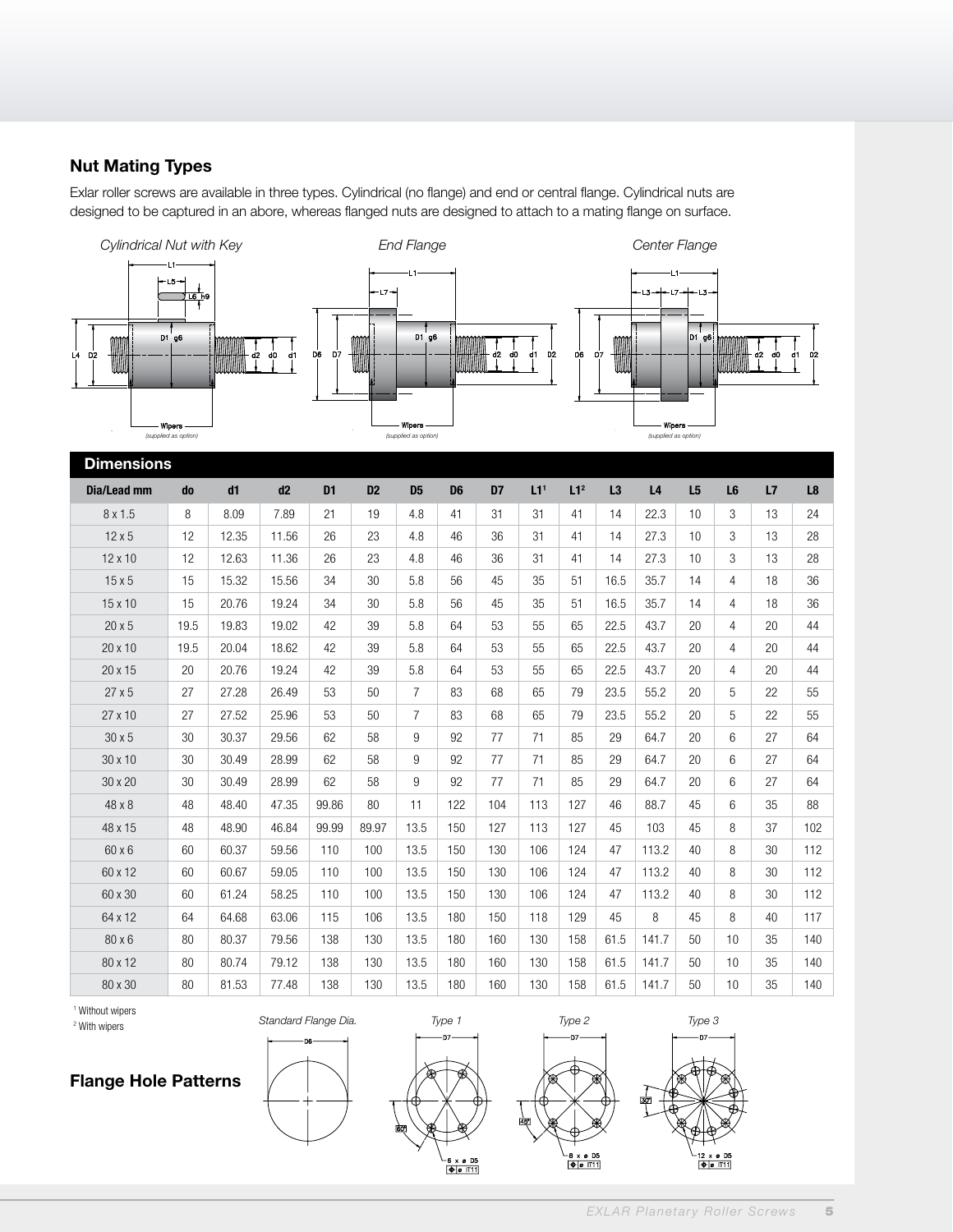## Design Guidelines

### Lifetime

The estimated life of a roller screw is expressed as the linear travel distance that 90% of the screws are expected to meet or exceed before experiencing metal fatigue. The mathematical formula that defines this value is:

*Single (Non-preloaded) Nut:*

$$
L_{10} = \left(\frac{C}{F}\right)^3 \times S
$$

#### Where:

- $L_{10}$  = Estimated travel life in millions of inches (mm)
- $C =$  Dynamic load rating, lbs  $(N)$
- $F =$  Cubic mean applied load, (lbs IN)
- $S =$  Lead, in (mm)

The  $L_{10}$  expected life of a roller screw linear actuator is expressed as the linear travel distance that 90% of properly maintained roller screws manufactured are expected to meet or exceed. For higher than 90% reliability, the result should be multiplied by the following factors: 95% x 0.62; 96% x 0.53; 97% x 0.44; 98% x 0.33; 99% x 0.21. This is not a guarantee and these charts should be used for estimation purposes only.

*All estimates represent properly lubricated and maintained actuators.*

## Mechanical Speed Limit

In addition to being dependent on screw length and mounting configuration, roller screw nut speeds also have a mechanical speed limit that must not be exceeded. The maximum mechanical nut speed for PRS or PRR models is 140,000/d<sub>o</sub> rpm  $(d_{\circ} =$  nominal shaft diameter).

## Critical Speed

The critical speed of a roller screw is dependent on the length of the screw and the type of bearing supporting the screw. The rotational speed of the roller screw should always be maintained below the critical speed, which is determined by the following relationship:

$$
n_{\rm crit} = \frac{86.4 \times 10^6 \text{ d}_{\rm o} \text{f}_{\rm s}}{l^2}
$$

#### Where:

- $n_{\text{crit}}$  = critical rotational speed under zero axial load, rpm
- d<sub>o</sub> = Screw diameter, mm
- f s = Support bearing factor, from the figures below
- $I =$  Length of the screw, mm



*Critical speeds are also reduced by compressive axial loads and increased by tensile loading. Consult Exlar's Applications Engineering Department for more information.*

## Linear Speed

The linear speed of the follower (nut) is a function of the rotational speed of the shaft and the lead of the roller screw. The linear speed of a follower is calculated by:

V - nS

#### Where:

- V = Linear velocity, in/s (mm/s)
- N = Follower rotational speed, rev/s
- S = Screw lead, in (mm)

## Buckling Force

Buckling of a roller screw can occur when the compressive load on the screw shaft becomes too great. Like critical speeds, the buckling force is a function of the screw length, diameter and the type of bearing supporting the screw. When sizing a roller screw, the application's maximum applied compressive load must be less than the buckling force. This buckling force is determined by:

$$
F_{b} = \frac{81.3 f_{b} d_{o}^{4}}{l^{2}}
$$

#### Where:

- $F_b$  = Buckling force, kN
- f<sub>b</sub> = Buckling force bearing factor, from the figures below
- d<sub>o</sub> = Screw diameter, mm
- $I =$  Length of the screw, mm

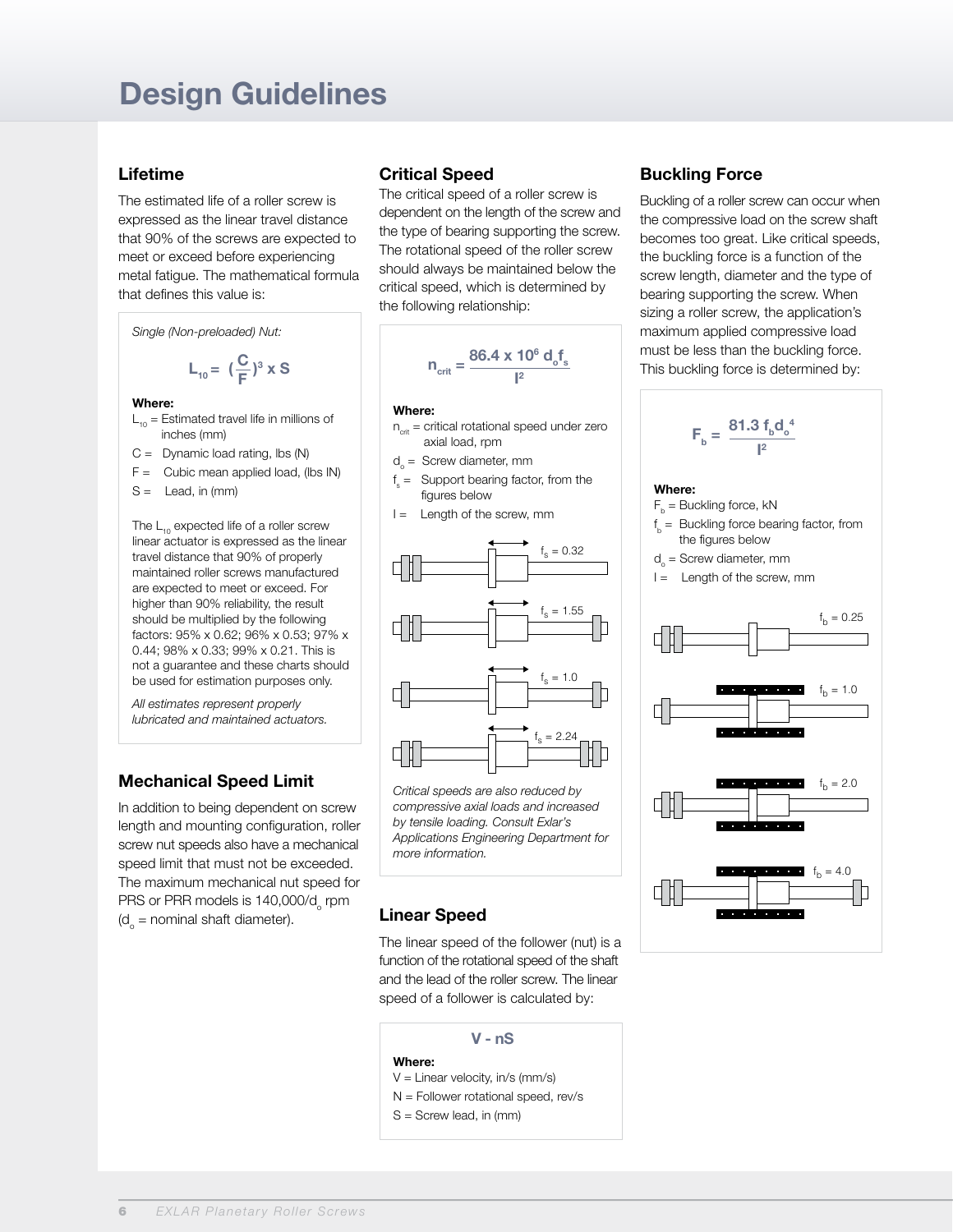### **Torque**

In order to size the appropriate motor for a given application, the required torque must be calculated. These numbers are then compared against the torque ratings of the motor/drive that will be used to control the roller screw's velocity and position. The load torque and the acceleration torque must both be less than the proposed motor's torque rating.



- $m =$  Mass of the applied load, lb  $(N)$
- $g =$  Gravitational constant, 384 in/s<sup>2</sup>  $(9.75 \text{ m/s}^2)$

## Sample Calculation

## Application Information

- Cubic Mean Load = 500 lbf (2225 N)
- Max speed = 6 in/sec (152 mm/sec)
- $\bullet$  Min time to max speed = 0.1 sec
- Stroke length  $= 18$  in (457 mm)
- million mm)

## Proposed PRS roller screw with the following specifications:

- Diameter =  $0.79$  in (20 mm)
- Lead =  $0.1969$  in (5 mm)
- 
- Non preloaded
- Screw supported by 2 bearings on one side; none on the other
- 

$$
L_{10} = \left(\frac{7120}{500}\right)^3
$$
 0.1969 = 568 million inches of travel

Lifetime

**Critical** The application rotational speed must be less than both the Speed critical and mechanical speed limits. The application's rotational speed is determined from the linear speed equation:

$$
n = \left(\frac{152}{5}\right) \ 60 = 1824 \text{ rpm}
$$

Using  $f_s = 0.32$  from the figures on page 6, the critical speed is:

$$
n_{\text{crit}} = \frac{86.4E6 \times 20 \times 0.32}{457^2} = 2648 \text{ rpm}
$$

The mechanical speed limit, with oil cooling, is:

$$
\frac{140,000}{20} = 7,000 \text{ rpm}
$$

**Buckling** The applied load of 500 lbf must be below the force required to **Force** buckle the screw. In this case  $f<sub>b</sub> = 0.25$ :

$$
F_b = \frac{81.3 \times 0.25 \times 20^4}{457^2} = 15.6 \text{kN} = 3500 \text{ lbs}
$$

**Torque** Under load, the required torque is:  $I = 0.1969 \times 500/2 \times 3.14 \times 0.75 = 20.89$  lbf-in

An Exlar SLM090 motor with a continuous torque rating of 30 lbf-in may be

appropriate. To determine if the proposed motor can accommodate the inertial load under acceleration (assume  $I<sub>m</sub>$  for the SLM090 servo motor is 0.00058 in-lb-s<sup>2</sup>;  $a = 1884$  rad/sec<sup>2</sup>, use the reflected inertia equation:

$$
I_1 = \frac{(0.1969/2p)^2}{384} 500 = 0.0013 \text{ in-lb-s}^2;
$$

then  $I = (0.00058 + 0.0013)$  1884 = 3.54 in-lbs

From the above calculations, the proposed roller screw with an SLM090 motor from Exlar will be acceptable under both constant velocity and acceleration for the given application conditions.

#### *PRS/PRR Series Roller Screw Ordering Information*

#### AAA-BCDE-FFF-GGHI-JJJJ-KKKK-00000

| <b>AAA = Roller Screw Type</b>    | <b>D</b> = Flange Hole Pattern |
|-----------------------------------|--------------------------------|
| $PRS = High Capacity$             | $0 = No$ Flange                |
| $PRR = Economy Capacity$          | $1 = Type 1$                   |
| $B = Nut Type$                    | $2 = Type 2$                   |
| $1 =$ Single nut                  | $3 = Type 3$                   |
| $C =$ Nut Flange Style            | $X = Special$                  |
| $N =$ Standard nut; no flange     | $E = Wipers$                   |
| $E =$ Standard nut; end flange    | $0 = No$ Wipers                |
| $C =$ Standard nut; center flange | $W = Wipers$ installed at      |
| X = Non-standard nuts             | both nut ends                  |

| <b>FFF</b> = Screw Diameter |
|-----------------------------|
| $008 = 8$ mm (PRS)          |
| $012 = 12$ mm (PRS, PRR)    |
| $015 = 15$ mm (PRS, PRR)    |
| $020 = 20$ mm (PRS, PRR)    |
| $027 = 27$ mm (PRS, PRR     |
| $030 = 30$ mm (PRS)         |
| $048 = 48$ mm (PRS)         |
| $060 = 60$ mm (PRS)         |
| $064 = 64$ mm (PRS)         |
| $080 = 80$ mm (PRS)         |

| $GG =$ Screw Lead                         |  |
|-------------------------------------------|--|
| $01.5 = 1.5$ mm (8 mm dia)                |  |
| $05 = 5$ mm (12, 15, 20, 27, 30, mm dia)  |  |
| $06 = 6$ mm (60, 80 mm dia)               |  |
| $08 = 8$ mm (48mm dia)                    |  |
| $10 = 10$ mm (12, 15, 20, 27, 30, mm dia) |  |
| $12 = 12$ mm (60, 64, 80mm dia)           |  |
| $15 = 15$ mm (15, 20, 48 mm dia)          |  |
| $20 = 20$ mm (30mm dia)                   |  |
| $25 = 25$ mm (27 mm dia)                  |  |

30 = 30mm (60, 80mm dia)

H = Lead Direction  $R =$  Right Hand I = Lead Accuracy  $5 = G5$ . PRS  $9 = G9$ , PRR JJJJ = Screw Length Total Screw Length in millimeters  $KKKK =$  Threaded Length Total threaded length in millimeters  $00000 =$  Part Number Factory assigned PN for specific roller screw configuration